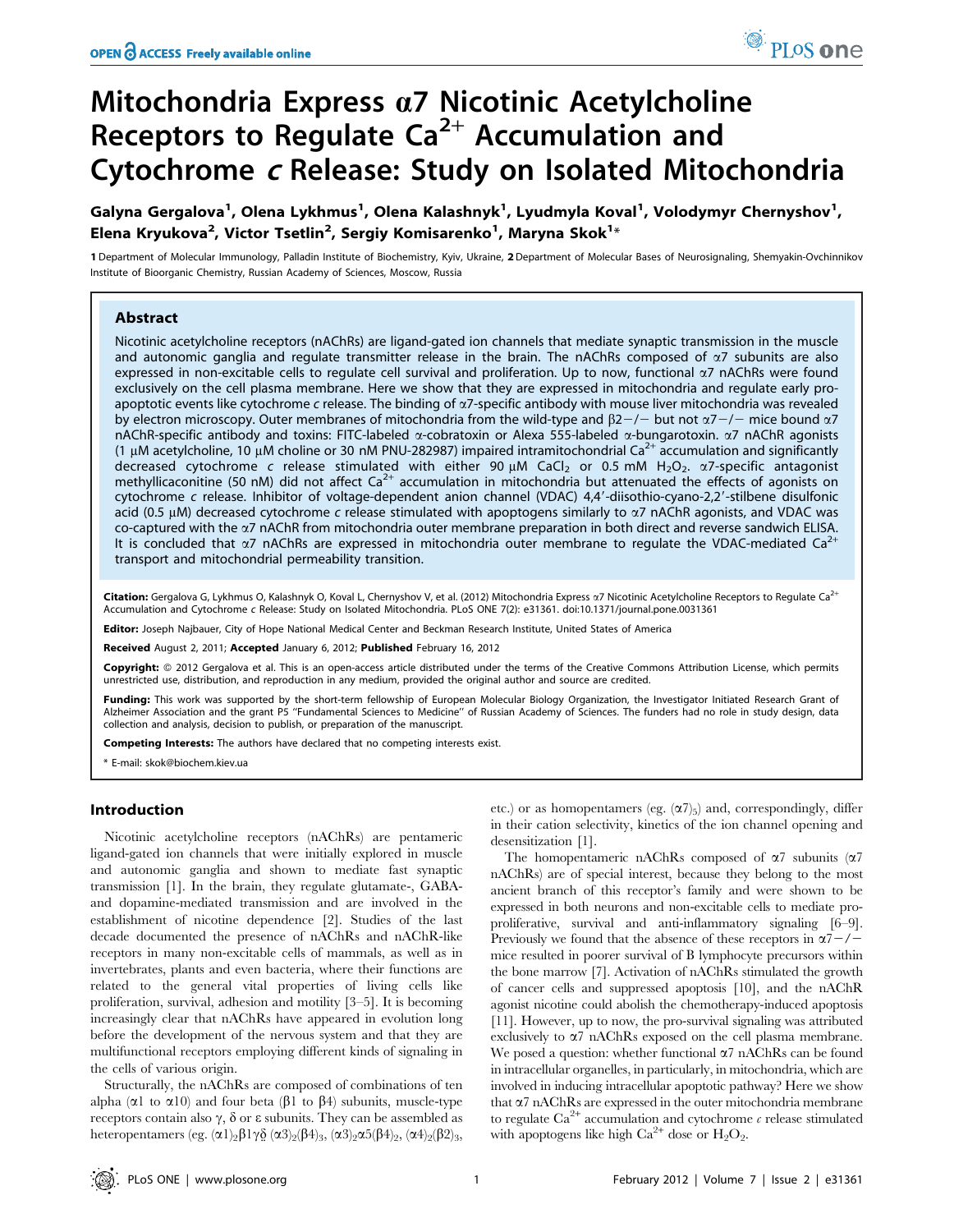# Results

#### The presence of  $\alpha$ 7 nAChRs in mitochondria

Mitochondria isolated from the liver of C57Bl/6 mice were treated with the antibody against the whole extracellular domain  $(1–208)$  of  $\alpha$ 7 nAChR subunit, followed by the 10 nm colloidal gold conjugated secondary antibody, and examined by electron microscopy. As shown in Fig. 1, the binding of  $\alpha$ 7(1–208)-specific antibody was detected on mitochondria bodies. However, positive staining was quite rare, probably, due to the mode of sample processing (cutting) for electron microscopy.

As the next step, we studied the presence of nAChRs in detergent lysates of mitochondria isolated from the liver of either wild-type or  $\alpha$ 7 – / – mice. For this purpose, two types of sandwich assays were developed (Fig. 2, A, D). The nAChR contained within the mitochondria preparation was captured with the antibody against  $\frac{47(1-208)}{200}$  and was further revealed with either fluorescein isothiocyanate-labeled a-cobratoxin (CTX-FITC) or  $\alpha$ 7(179–190)-specific antibody. CTX is a long-chain  $\alpha$ -neurotoxin from Naja kaouthia cobra venom; a specific ligand for the muscletype,  $\acute{a}7$  and  $\acute{a}9(\acute{a}10)$  nAChRs of mammals [12]. Antibody against the extracellular epitope (179–190) of  $\alpha$ 7 nAChR subunit was generated by us previously [13] and was proven to be  $\alpha$ 7-specific in numerous experimental systems and assays including ELISA, Western blot and flow cytometry [7,14]. As shown in Fig. 2, B and E, the binding of both toxin and antibody was observed with the mitochondria of the wild-type but not  $\alpha$ 7-/- mice in two independent assays. When the wild-type mitochondria were fractionated into the outer (OM) and inner (IM) membranes, the binding of both CTX-FITC and  $\frac{47(179-190)}{2}$ -specific antibody was found with the OM, but not IM preparation (that explained the rare positive staining of cut mitochondria in electron microscopy, Fig. 1). We further compared the OM preparations of the wild-type,  $\alpha$ 7-/- and  $\beta$ 2-/- mice in the antibody- and toxin-based sandwich assays; in this case we used Alexa Fluor 555 labeled  $\alpha$ -bungarotoxin previously shown to bind specifically  $\alpha$ 7 nAhCRs in both a7-transfected model cells and in dorsal-root ganglia naturally expressing this nAChR subtype [15]. As shown in Fig. 2, C and F, positive signal was found in the preparations of the wild-type and  $\beta$ 2-/-, but not  $\alpha$ 7-/- mitochondria. This data clearly indicated that  $\alpha$ 7 nAChR was present in the mitochondria outer membrane.



Figure 1. Electron microscopy images of mouse liver mito**chondria.** Isolated mitochondria were stained with rabbit  $\alpha$ 7(1–208)specific antibody followed by 10 nm colloidal gold-conjugated antirabbit IgG.  $A$  – secondary antibody only (control),  $B - \alpha$ 7(1–208)-specific antibody plus secondary antibody; arrows (1) indicate the sites of positive staining.

doi:10.1371/journal.pone.0031361.g001

# Regulation of Ca<sup>2+</sup> accumulation in mitochondria by  $\alpha$ 7 nAChR ligands

To reveal possible functions of  $\alpha$ 7 nAChRs in mitochondria, we took into account that this nAChR subtype is highly permeable to  $Ca^{2+}$  [1], whereas mitochondria are well-known intracellular  $\text{Ca}^{2+}$  depots. To find out whether mitochondrial $\alpha$ 7 nAChRs are involved in  $Ca^{2+}$  transport we studied intramitochondrial Ca<sup>2+</sup> accumulation in the presence or absence of  $\alpha$ 7specific ligands. To exclude any contamination with the whole cells or plasma membranes, the isolated mitochondria were allocated by flow cytometry according to their size and granularity (Fig. 3, A). 95% of particles within the gated population incorporated mitochondria-specific fluorescent dye acridine orange 10-nonyl bromide [16] indicating that it contained pure mitochondria (Fig. 3, B). Experiments were performed in live mitochondria maintaining their membrane potential monitored with the potential-sensitive fluorescent dye tetramethyl rhodamine methyl esther [17]. Addition of 90  $\mu$ M CaCl<sub>2</sub> to the mitochondria loaded with  $Ca^{2+}$ -sensitive fluorescent dye Fluo 3-AM evoked the fluorescent signal within the first two minutes; the signal was maintained during at least 10 min more and was completely abolished by the addition of 1 mM EGTA (Fig. 3, C) or 0.1  $\mu$ M carbonyl cyanide-3-chlorophenylhydrazone (CCCP, data not shown). When  $CaCl<sub>2</sub>$  application was preceded with that of  $\alpha$ 7 nAChR agonists choline, acetylcholine or PNU-282987, but not a specific competitive antagonist methyllicaconitine (MLA), Ca<sup>2+</sup> accumulation was inhibited by about 20% (Fig. 3, D). Similar effect was exerted by the VDAC inhibitor 4,4'-diisothiocyano-2,2'-stilbene disulfonic acid (DIDS). VDAC is also located in mitochondria outer membrane and facilitates  $Ca^{2+}$ entry from the cytosol into the intermembrane mitochondria space [18]. Similar effects of DIDS and  $\alpha$ 7 nAChR agonists on  $Ca<sup>2+</sup>$  accumulation in mitochondria pushed us to search a further physical and functional connection between VDAC and a7 nAChR.

# Connection of a7 nAChR to VDAC in the outer mitochondria membrane

To elucidate if there is an interaction between a7 nAChR and VDAC in the outer mitochondria membrane we developed another set of sandwich immunoenzyme assays presented in Fig. 4 A, C. These assays are analogues of immunoprecipitation where the complex of two interacting proteins is captured from the mixture with the antibody against one component and is revealed in Western blot with the antibody against another component. The advantage of sandwich assay is that both steps are performed in the same media (immunoplate) and that the second antibody binding is evaluated photometrically as in conventional ELISA. Previously, we used such an approach to reveal the interaction of  $\alpha$ 7 nAChR with CD40 and of  $\alpha$ 4 $\beta$ 2 nAChRs with IgM in B lymphocytes [19]. In the first assay, the  $\alpha$ 7 nAChR was captured from the OM preparation with anti- $\alpha$ 7(1–208) and was revealed with either anti- $\alpha$ 7(179–190) or anti-VDAC (Fig. 4, A). As shown in Fig. 4, B, the OM preparation captured with anti- $\alpha$ 7(1–208) was revealed with both anti-VDAC and anti- $\alpha$ 7(179–190). In the "reverse" assay (Fig. 4, C), the complex was captured with either anti-VDAC or the antibody against mitochondria outer membrane translocase (anti-TOM22) and was revealed with anti- $\alpha$ 7(1–208). In this case, the nAChR-specific antibody recognized the complex captured with anti-VDAC and not with anti-TOM22 (Fig. 4, D). These data clearly demonstrated that  $\alpha$ 7 nAChR interacts with the VDAC in the outer mitochondria membrane.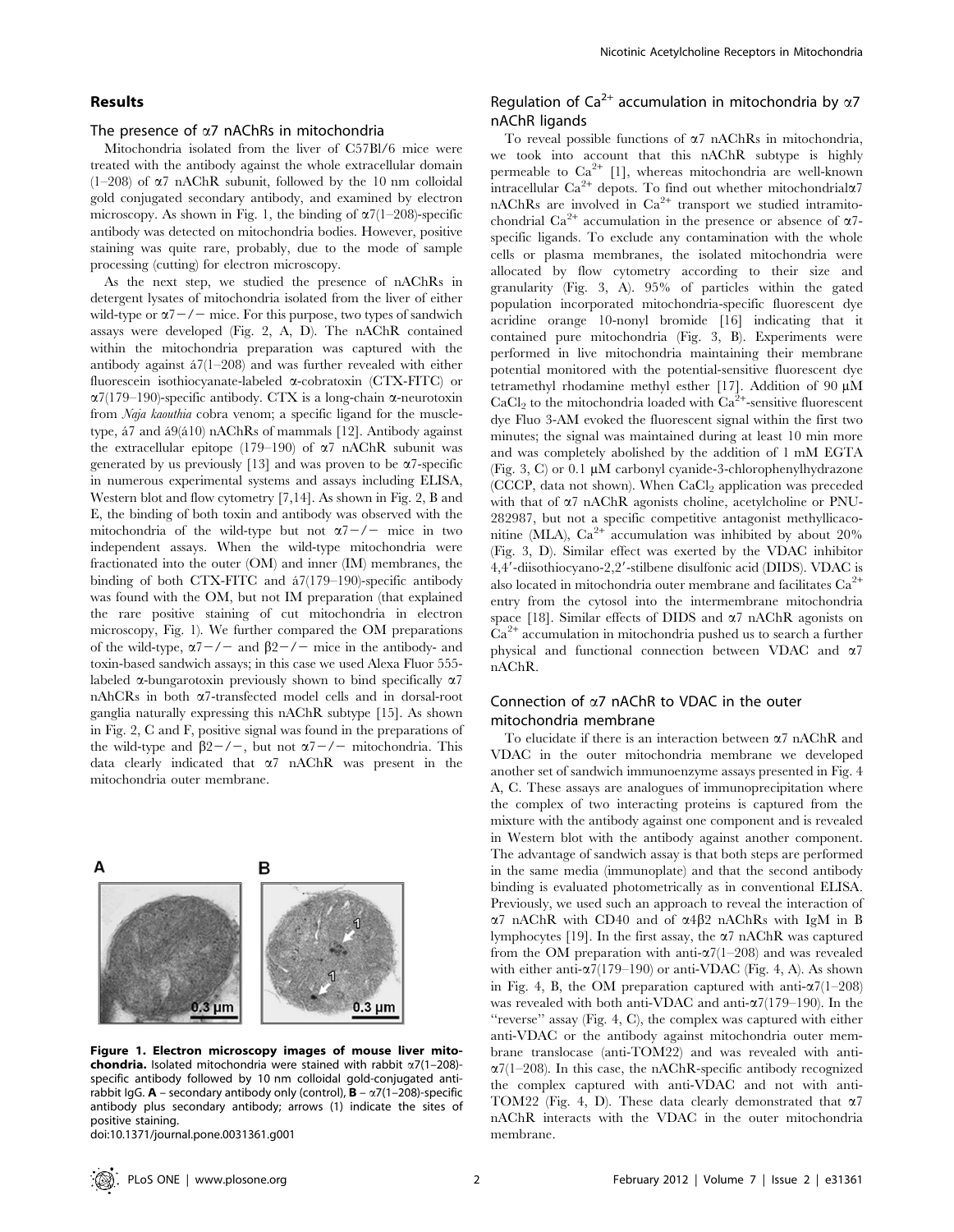

Figure 2. Identification of a7 nAChRs in isolated mitochondria by sandwich ELISA. A and D - schemes of assays used; CTX-FITC - FITClabeled  $\alpha$ -cobratoxin, Bgt-Alexa – Alexa Fluor 555-labeled  $\alpha$ -bungarotoxin, PO – horseradish peroxidase. **B** and **E** – the results of the CTX-FITCdeveloped (B, n = 6) or antibody-developed (E, n = 4) sandwich assays with the lysates of non-fractionated mitochondria from the wild-type (WT) or  $\alpha$ 7-/- mice and the outer (OM) and inner (IM) membranes of the wild-type mitochondria. \*\*\* – P<0.0005 compared to the data of the wild-type mitochondria and their outer membranes. C and F – the results of Bgt-Alexa-developed (C, n = 8) or antibody-developed (F, n = 5) sandwich assays with the outer membranes of mitochondria from the wild-type,  $\alpha$ 7-/- or  $\beta$ 2-/- mice; non-specific binding detected in the presence of 200-fold molar excess of non-labeled  $\alpha$ -cobratoxin (C) is subtracted. \*\*\* – P<0.0005 compared to the data of the outer membranes of the wild-type mitochondria.

doi:10.1371/journal.pone.0031361.g002

# Regulation of cytochrome c release from mitochondria by a7 nAChR ligands

VDAC is a key element in mitochondria permeability transition pore (MPTP) formation accompanied with cytochrome  $c$  (cyt  $c$ ) release [20] which is the initial step of mitochondria-driven apoptosis. To test if mitochondrial  $\alpha$ 7 nAChRs are involved in apoptosis-related processes, we studied the effects of a´7 nAChR ligands on the cyt  $\epsilon$  release from purified mitochondria stimulated with either high dose of  $CaCl<sub>2</sub>$  or  $H<sub>2</sub>O<sub>2</sub>$ . Preliminary data demonstrated that cytochrome  $\epsilon$  release stimulated with 0.5 mM  $H_2O_2$  was inhibited with  $\alpha$ 7 nAChR agonists and DIDS [21]. Here we show that 90  $\mu$ M CaCl<sub>2</sub> stimulated extensive cyt  $\epsilon$  release from live mitochondria similarly to 0.5 mM  $H_2O_2$ ; both were significantly inhibited with  $0.5 \mu M$  DIDS or  $47 \text{ nAChR}$  agonists (choline, acetylcholine or PNU-282987, Fig. 5). MLA did not affect cyt  $c$  release itself but prevented inhibitory effects of all agonists. This data clearly indicated that á7 nAChRs were involved in regulating MPTP formation, and their activation with agonists produced an effect similar to inhibition of VDAC by DIDS.

## Discussion

The presence of nicotinic receptors in mitochondria has initially been discussed in connection with the neuroprotective role of nicotine. Then it was shown that nicotine affected mitochondria respiratory chain independently on nAChRs [22]. However, in other studies, the decrease of mitochondria membrane potential caused by ethanol was prevented with specific  $\alpha$ 7 nAChR agonist 2,4-dimethoxibenziliden anabasein and this effect was blocked with MLA [23]. In the latter work,  $\alpha$ 7 nAChR agonists also attenuated cytochrome  $c$  release stimulated by ethanol in rat hippocampal neuronal cultures that is in good agreement with our data. In our earlier published experiments, 1 µM nicotine prevented  $Ca^{2+}$  accumulation in isolated mitochondria similarly to 1  $\mu$ M choline, and mitochondria from mice injected with  $\alpha$ 7(1– 208)-specific antibody possessed lower membrane potential than those from mice injected with non-specific IgG, suggesting the involvement of  $\alpha$ 7 nAChRs [24]. The binding of  $\alpha$ 7-specific antibody with mitochondria of rat hippocampus was demonstrated by electron microscopy; however, this was not confirmed by Western blot analysis [25] and, therefore, did not allow the authors to state the expression of  $\alpha$ 7 nAChRs in mitochondria.

Our data clearly demonstrate that nAChRs of  $\alpha$ 7 subtype are present in the outer membranes of mitochondria isolated from the mouse liver. This was shown by electron microscopy with  $\alpha$ 7(1– 208)-specific antibody and by sandwich ELISA with  $\alpha$ 7(179–190)specific antibody. Since the specificity of many antibodies against nAChRs was put in doubt [26–27], we confirmed our results by independent binding of either  $\alpha$ -cobratoxin or  $\alpha$ -bungarotoxin fluorescent derivatives and used mitochondria from the wild-type,  $\alpha$ 7-/- or  $\beta$ 2-/- mice to prove the specificity of binding (Fig. 2) B, C). Mouse liver is a recognized source for mitochondria isolation [28]; it is yet to be established if mitochondria from other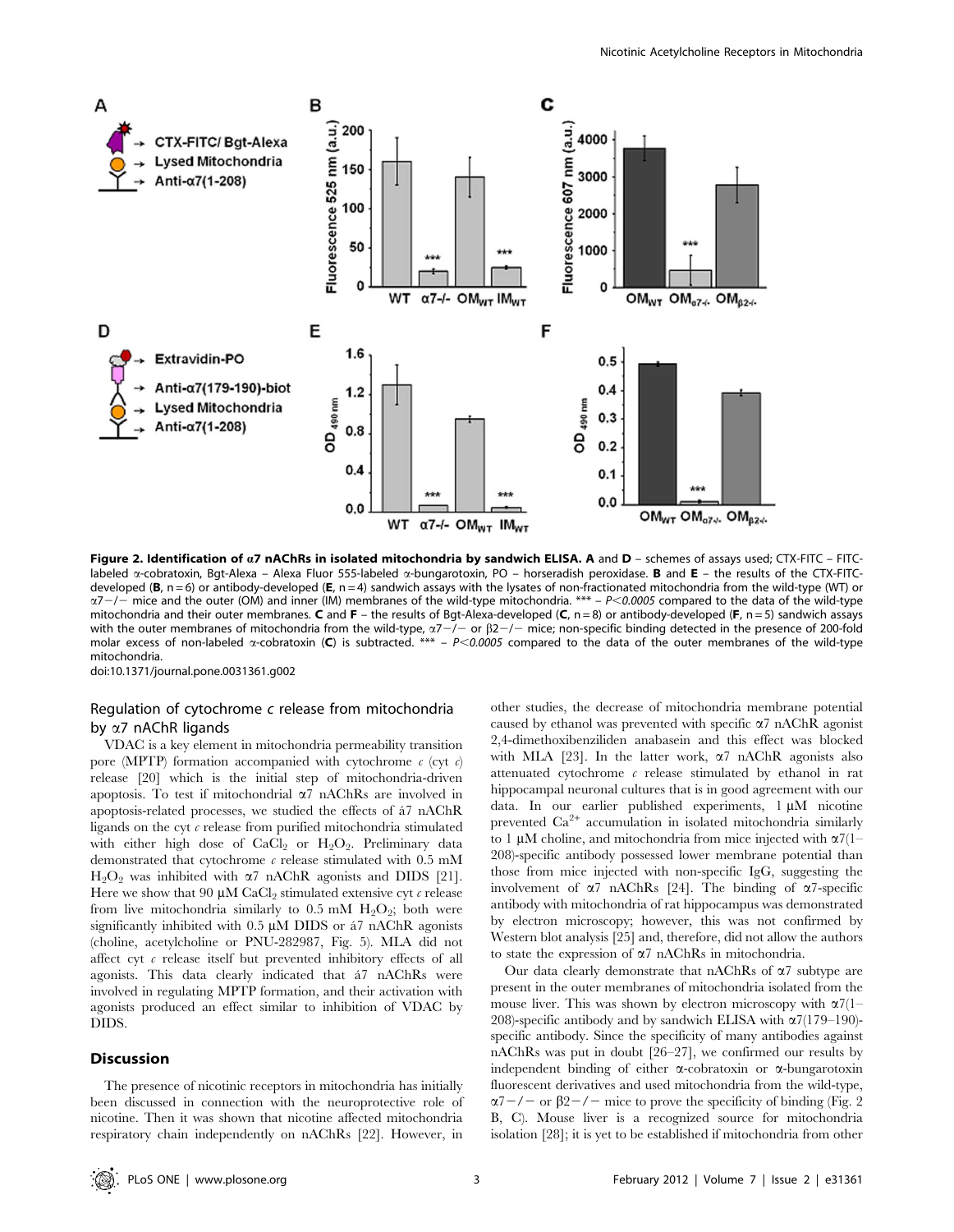

Figure 3. The effects of  $a$ 7-specific ligands and DIDS on  $Ca^{2+}$  accumulation in mitochondria studied by flow cytometry. A - purified liver mitochondria gated by size (Forward scatter) and granularity (Side scatter) in flow cytometry. **B** – binding of 0.1 µM acridine orange 10-nonyl<br>bromide (NAO) to the gated mitochondria population; Control – the non-st Fluo 3-AM.  $D - Ca<sup>2+</sup>$  accumulated in mitochondria during 2 min after 1 min pretreatment with DIDS, acetylcholine, choline, PNU-282987 or MLA; data are shown as normalized mean fluorescence values of 5 independent experiments for each ligand;  $* - P < 0.05$  compared to the fluorescence in the absence of a7 nAChR agonists or DIDS. doi:10.1371/journal.pone.0031361.g003

tissues and species contain similar or different nAChR quantity and/or subtype.

To reveal the functions of  $\alpha$ 7 nAChRs in mitochondria, we took into account that nAChRs expressed in non-excitable cells trigger intracellular signaling and affect the activity of adjacent receptors by either ion-dependent or independent mechanism [29–31]. Previously we found that  $\alpha$ 7 nAChR expressed in mouse B lymphocytes was coupled with CD40 and regulated CD40 mediated B lymphocyte activation [19]. Similar approach applied to mitochondria indicates that mitochondrial a7 nAChR is coupled to VDAC that may underlie similar effects of  $\alpha$ 7 agonists and DIDS on  $Ca^{2+}$  accumulation and cyt c release (Fig. 3, D and 5).

VDAC, positioned on the interface between mitochondria and the cytosol, is responsible for the fluxes of various metabolites across mitochondria outer membrane [32–33]. It is suggested to increase the local  $Ca^{2+}$  concentration in the intermembrane mitochondria space thus facilitating the Ca<sup>2+</sup>uniporter activity [34]. It has been also recognized as a key protein in MPTP formation and induction of mitochondria-mediated apoptosis [35]. VDAC is easily converted from anion-selective to cationpermeable state by environmental conditions [36] and is oligomerized to be involved in MPTP [18]. Similar effects of  $\alpha$ 7 nAChR agonists and of DIDS, which prevents VDAC's oligomerization [18], allow suggesting that mitochondrial  $\alpha$ 7 nAChR signaling affects the neighboring VDAC thus preventing its involvement in MPTP. Interestingly, the doses of choline (10  $\mu$ M) and acetylcholine (1  $\mu$ M) affecting both Ca<sup>2+</sup> accumulation and cyt  $c$  release were much lower than those reported to open the  $\alpha$ 7 nAChR ion channel (EC<sub>50</sub> 1.6 mM for choline and 79– 316 µM for acetylcholine); that of synthetic agonist PNU-282987 (30 nM) was closer to but still less than its reported functional potency (128 nM) [37]. Since the effects of all tested agonists on cyt  $c$  release were inhibited with the competitive inhibitor MLA, it may be suggested that mitochondrial  $\alpha$ 7 nAChRs are much more sensitive to natural agonists than those expressed in the plasma membrane, possibly, due to specific lipid surrounding of mitochondria outer membrane [38]. The lipids were shown to influence the ability of the nicotinic acetylcholine receptor to gating in response to neurotransmitter binding [39]. In addition, the exact subunit composition of  $\alpha$ 7-containing mitochondrial nAChRs is still to be elucidated, since heteromeric  $\alpha$ 7 $\beta$ 2 nAChRs were shown to possess different pharmacological sensitivity compared to  $\alpha$ 7 homopentamers [40].

Recognizing the  $\alpha$ 7 nAChR presence in mitochondria poses a question about its natural ligand(s) and physiological significance. Choline is actively transported into the cell from extracellular space and is present in the cytosol at 30 to 50  $\mu$ M [41]. According to our data, it is sufficient to activate mitochondrial a7 nAChRs and to keep mitochondria ''resistant'' to apoptogenic agents. However, the half-life time of intracellular choline is very short [42], therefore, the mitochondria protection depends on the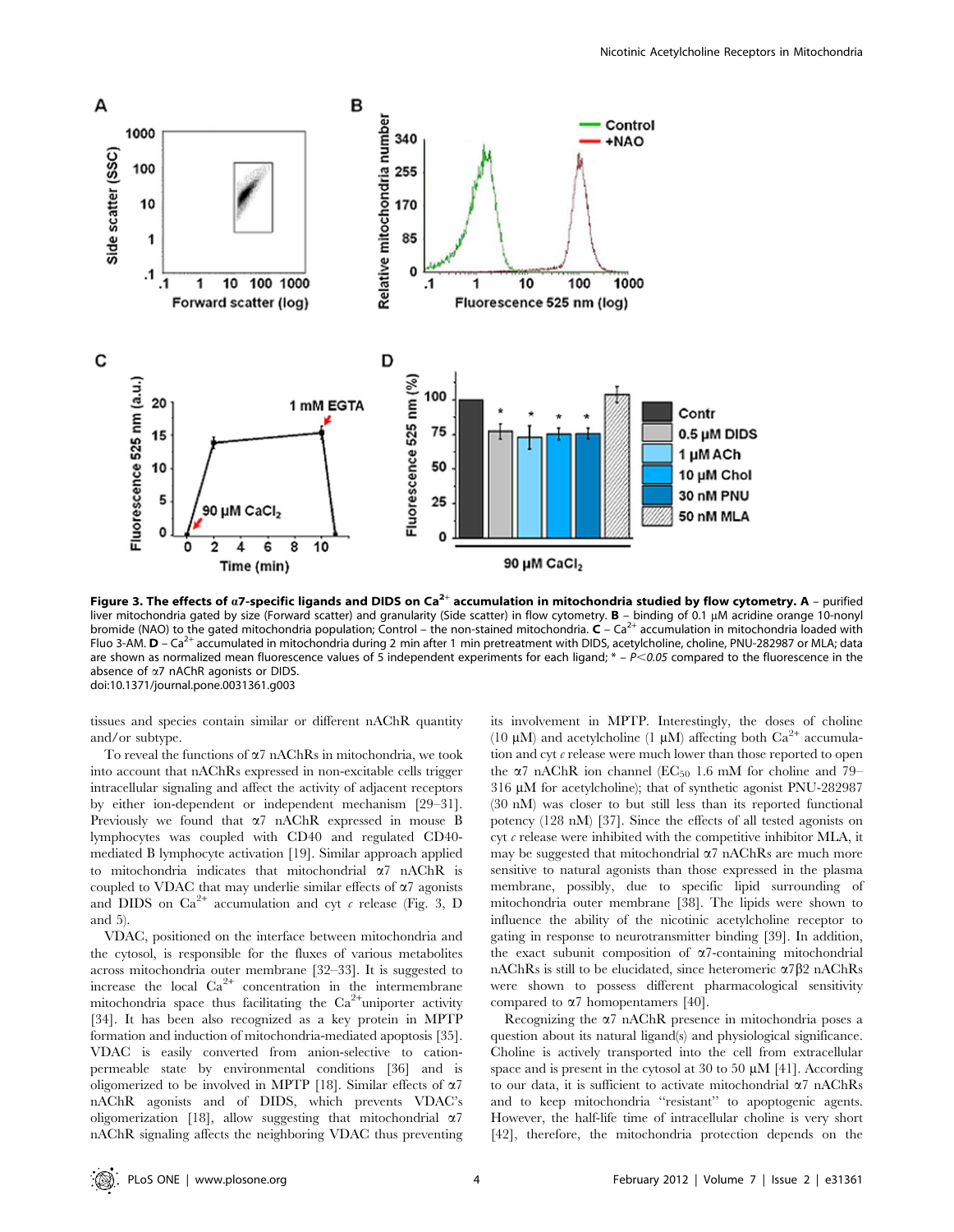

Figure 4. Connection of  $aZ$  nAChR and VDAC studied by sandwich assays. The schemes (A, C) and results of direct (B, n = 3) and reverse (D, n = 3) sandwich assays demonstrating the connection of  $\alpha$ 7 nAChR and VDAC in the outer membranes (OM) of the wild-type (WT) mitochondria. Anti-TOM22 – antibody against mitochondrial outer membrane translocase. doi:10.1371/journal.pone.0031361.g004

balance of its intake and degradation. Recent evidence demonstrates the increased susceptibility of mitochondria to calciuminduced permeability transition upon choline deficiency [43] that supports our idea. In contrast, intracellular release of choline upon ischemia [42] obviously has the protective anti-apoptotic effect. In addition, according to proteomic studies, mitochondria contain choline acetyltransferase [44] and, therefore, are able to locally synthesize acetylcholine.

In summary, our results demonstrate that  $a<sup>7</sup>$  nAChRs are expressed on mitochondria outer membrane and regulate  $Ca^{2+}$ accumulation and cyt  $\epsilon$  release, the initial step of apoptosis induction. This means that, in addition to established antiapoptotic signaling pathways mediated by plasma membrane  $\alpha$ 7 nAChRs [8–9], there is an endogenous, previously unrecognized cholinergic mechanism to control mitochondria functions and their apoptotic susceptibility. Probably, it belongs to the most



Figure 5. Cytochrome c release into mitochondria supernatants. Cyt c released from mitochondria in 2 min after addition of either 0.5 mM H<sub>2</sub>O<sub>2</sub> or 90  $\mu$ M CaCl<sub>2</sub> in the presence or absence of DIDS or  $\alpha$ 7 nAChR ligands. Each column corresponds to M±SE of three independent measurements. Mit – mitochondria without apoptogens; Contr – mitochondria treated with H<sub>2</sub>O<sub>2</sub> or CaCl<sub>2</sub> only. doi:10.1371/journal.pone.0031361.g005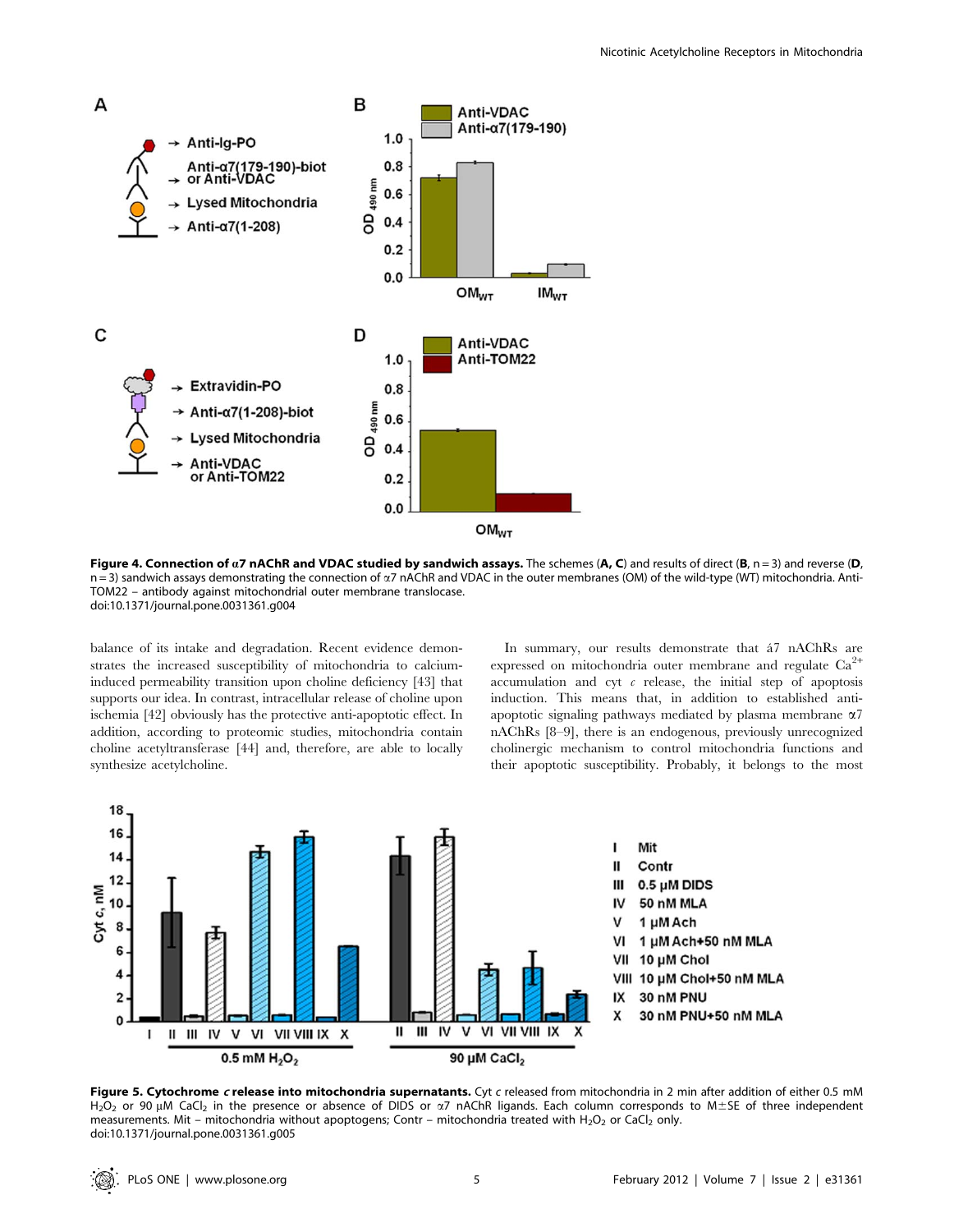ancient survival mechanisms inherited by mitochondria from their hypothetic prokaryotic ancestor [45]. This finding offers a novel view on the mitochondria protection in apoptosis and opens the way for its pharmacological regulation.

# Materials and Methods

#### Ethics Statement

We used age-matched male wild-type and mutant (lacking either  $\alpha$ 7 or  $\beta$ 2 nicotinic receptor subunit [46–47]) mice with common C57BL/6J background. The mice were kept in the animal facilities of Pasteur Institute, Paris and Palladin Institute of Biochemistry, Kyiv. They were housed in a quiet, temperaturecontrolled room  $(22-23^{\circ}\text{C})$  and were provided with water and dry food pellets ad libitum. Before removing the liver mice were sacrificed by cervical dislocation. All procedures conformed to the guidelines of the Centre National de la Recherche Scientifique or IACUC of Palladin Institute. Before starting the experiments, the protocols were approved by the Animal Care and Use Committee of Palladin Institute of Biochemistry (Protocol 1/7-421).

#### Reagents

All reagents were of chemical grade and were purchased from Sigma-Aldrich unless specially indicated. Alexa Fluor 555  $\alpha$ bungarotoxin was purchased from Invitrogen (USA). CTX-FITC and antibodies against  $\alpha$ 7(1–208) or  $\alpha$ 7(179–190) were obtained by us previously [13,48–49].

#### Mitochondria purification and fractionation

Mitochondria isolation from the mouse liver and fractionation into inner and outer membranes was performed by differential ultracentrifugation according to standard procedure described [50]. The separation medium contained 10 mM HEPES, 1 mM EGTA and 250 mM sucrose, pH 7.4,  $4^{\circ}$ C. For the membrane preparation, the isolated mitochondria were resuspended in 10 ml 10 mM  $KH<sub>2</sub>PO<sub>4</sub>$ , left on ice for 5 min and spun at 8000 g for 10 min. The pellet was resuspended in 10 ml 125 mM KCl, 10 mM Tris-MOPS (pH 7.4,  $4^{\circ}$ C) and centrifuged again. The supernatant was withdrawn, while the pellet was resuspended in the mixture of 10 mM  $KH_2PO_4$  (10 ml) and 1.8 M sucrose, 2 mM ATP, 2 mM  $MgSO<sub>4</sub>$  (3.5 ml). The sample was sonicated at 4 W for 20 min, laid on the top of 15 ml 1.18 M sucrose and spun for 2 h at 90 000 g. The inner membranes were collected as the brown pellet in the tube bottom, while the outer membranes were found precipitated in the interphase. To prepare detergent lysates, the mitochondria suspension or membrane fractions were freezed at  $-70^{\circ}$ C, thawed and treated with the lysing buffer (0.01 M Tris –HCl, pH 8.0; 0.14 M NaCl; 0.025% NaN<sub>3</sub>; 1% Tween 20) and protease inhibitors cocktail for 2 h on ice upon intensive stirring. The resulting lysate was cleared by centrifugation (20 min at 20 000 g) and dialysed against PBS containing  $0.025\%$  NaN<sub>3</sub> and protease inhibitors. The protein concentration was established by Bradford assay.

#### Electron microscopy

The purified mitochondria were treated in suspension with  $\alpha$ 7(1–208)-specific rabbit antibody (0.05 mg/ml) for 30 min at RT, washed by centrifugation and subsequently incubated with 10 nm colloidal gold-labeled goat anti-rabbit immunoglobulins for additional 30 min. Control preparation was treated with the second antibody only. The washed mitochondria were pelleted and fixed with 2.5% glutaraldehyde in 0.1 M sodium cacodylate buffer pH 7.4 during 3 h at RT. The samples were additionally fixed with  $1\%$  OsO<sub>4</sub> in 0.05 M cacodylate buffer during 2 h and were dehydrated in 30%, 50%, 70%, 90% and 100% acetone subsequently. The obtained preparations were polymerized in epoxy resin Apon-Araldyt (AGAR, UK). Ultrathin lesions (70– 100 nm) were prepared with Ultratome LKB-V (LKB, Sweden) and were stained with 1% uranyl acetate (60 min) and the lead dye (2 min). The preparations were analyzed under electron microscope H-600 (Hitachi, Japan) with 20,000 amplification.

### Flow cytometry studies

The purified mitochondria  $(200 \mu g)$  of protein per ml in the standard sample) were resuspended in the incubation medium containing 10 mM HEPES, 125 mM KCl, 25 mM NaCl, pH 7.4. For Ca<sup>2+</sup>-related studies the incubation medium was supplemented with 5 mM sodium succinate and 0.1 mM Pi(K), pH 7.4. The purity of gated mitochondria in flow cytometry was assessed using  $0.1 \mu M$  acridine orange 10-nonyl bromide (NAO) added immediately before flow cytometry examination. For  $Ca^{2+}$  uptake studies, mitochondria were pre-incubated with 1 µM Fluo 3-AM for 30 min in the dark. CaCl<sub>2</sub>, DIDS and  $\alpha$ 7 nAChR ligands were added as described in the Fig. 3 and its legend. The studies were performed with the COULTER EPICS-XL<sup>TM</sup> fluorescent flow cytometer (Beckman Coulter, USA) at room temperature.

#### Sandwich assays

The 96-well plates (Nunc MaxiSorp, Denmark) were coated with rabbit  $\alpha$ 7(1–208)-specific antibody and were subsequently blocked with 1% BSA/PBS. The detergent lysates of mitochondria or their membranes were applied into the coated wells,  $600 \mu g/ml$ (for the whole lysate) or 100 mg/ml (for membranes). After 2 h of incubation at  $37^{\circ}$ C the plates were washed with water. In ELISA version, the bound antigen was revealed with biotinylated rabbit a7(179–190)-specific antibody or VDAC-specific antibody (Santa Cruz Biotechnology, USA) applied for additional 2 h and followed by Extravidin-peroxidase conjugate and o-phenylenediaminecontaining substrate solution. The absorbance at 490 nm was read by the StatFax-2100 Microplate reader (Awareness Technology, USA). In the combined antibody-toxin version, the bound antigen was detected with either CTX-FITC  $(10-20 \mu g/ml)$  or Alexa Fluor 555-labeled  $\alpha$ -bungarotoxin in 50 nM final concentration applied for 1 h (CTX) or overnight  $(\alpha$ -bungarotoxin) at RT and washed out with PBS. The fluorescence of dry plates was then read with FLx800 Multi-detection microplate reader (BioTek, USA) or fluorimeter FFM-01 (Kortek, Russia) using excitation/ emission wavelength of 485/530 nm or 546/607, respectively.

#### Cyt c release studies

The purified mitochondria (120 µg of protein per ml) were incubated with either 90  $\mu$ M CaCl<sub>2</sub> or 0.5 mM H<sub>2</sub>O<sub>2</sub> in the presence or absence of DIDS or nAChR ligands for 2 min at room temperature and were immediately pelleted by centrifugation (10 min., 7000 g) at  $4^{\circ}$ C. The supernatants were collected and tested by sandwich assay. The plates were coated with ammonium sulfate-precipitated fraction of bovine cyt c-specific rabbit antiserum and blocked with 1% BSA. Mitochondria supernatants were applied at optimal dilutions established in preliminary experiments. Calibration curve was built using bovine cyt  $\epsilon$ . The bound cyt  $c$  was revealed with biotinylated immunoglobulins from cyt c-specific rabbit serum followed by Extravidin-peroxidase conjugate and o-phenylendiamin-containing substrate solution. This assay became possible because of multiple epitopes recognized on cyt c by polyclonal antibodies and due to evolutional conservatism of cyt  $\epsilon$  molecule, so that antibodies raised against bovine cyt  $\epsilon$  could recognize its mouse analogue.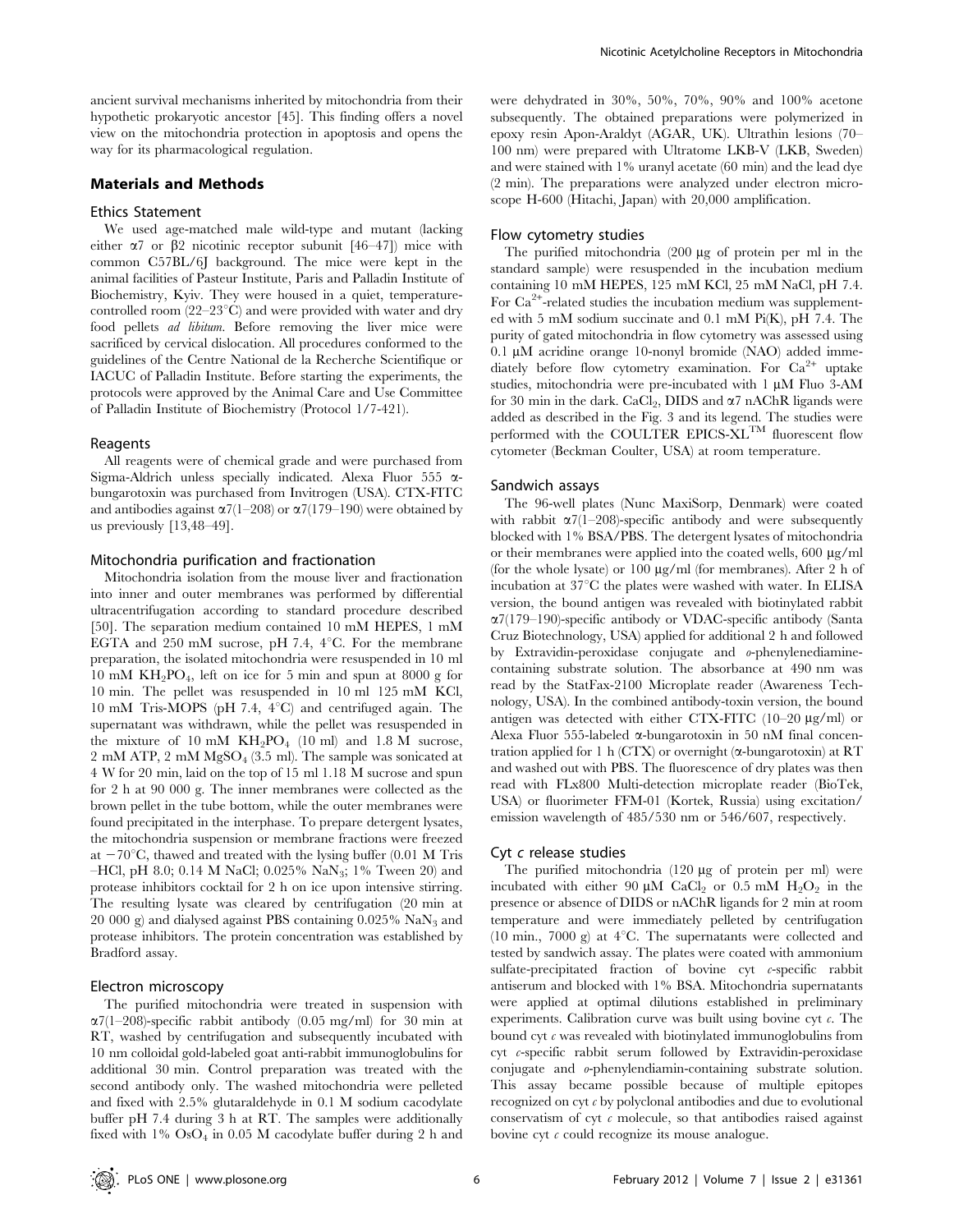#### Statistical analysis

Each experiment was reproduced independently minimum three times with 3 to 6 repeats for each point. Statistical analysis was performed according to Student's test using OriginPro 8.6 software. The data are presented as mean and SEM. The difference was considered significant at  $P<0.05$  (\*).

## Acknowledgments

We are grateful to Dr. V. Filonenko and Dr. L. Sidorik (Institute of Molecular Biology and Genetics, Kyiv) for VDAC-specific and cytochrome

#### References

- 1. Albuquerque EX, Pereira EF, Alkondon M, Rogers SW (2009) Mammalian nicotinic acetylcholine receptors: from structure to function. Physiol Rev 89: 73–120.
- 2. Changeux JP (2010) Nicotine addiction and nicotinic receptors: lessons from genetically modified mice. Nat Rev Neurosci 11: 389–401.
- 3. Chernyavsky AI, Arredondo J, Marubio LM, Grando SA (2004) Differential regulation of keratinocyte chemokinesis and chemotaxis through distinct nicotinic receptor subtypes. J Cell Sci 117(Pt 23): 5665–5679.
- 4. Conti-Fine BM, Navaneetham D, Lei S, Maus ADJ (2000) Neuronal nicotinic receptors in non-neuronal cells: new mediators of tobacco toxicity? Eur J Pharmacol 393: 279–294.
- 5. Bocquet N, Prado de Carvalho L, Cartaud J, Neyton J, Le Poupon C, et al. (2007) A prokaryotic proton-gated ion channel from the nicotinic acetylcholine receptor family. Nature 445: 116–119.
- Bencherif M (2009) Neuronal nicotinic receptors as novel targets for inflammation and neuroprotection: mechanistic considerations and clinical relevance. Acta Pharmacol Sin 30: 702–714.
- 7. Skok MV, Grailhe R, Agenes F, Changeux J-P (2006) The role of nicotinic acetylcholine receptors in lymphocyte development. J Neuroimmunol 171: 86–98.
- 8. Kawamata J, Shimohama S (2011) Stimulating nicotinic receptors trigger multiple pathways attenuating cytotoxicity in models of Alzheimer's and Parkinson's diseases. J Alzheimers Dis 24: 95–109.
- 9. Oloris SC, Frazer-Abel AA, Jubala CM, Fosmire SP, Helm KM, et al. (2010) Nicotine-mediated signals modulate cell death and survival of T lymphocytes. Toxicol Appl Pharmacol 242: 299–309.
- 10. Song P, Spindel ER (2008) Basic and clinical aspects of non-neuronal acetylcholine: expression of non-neuronal acetylcholine in lung cancer provides a new target for cancer therapy. J Pharmacol Sci 106: 180–185.
- 11. Singh S, Pillai S, Chellappan S (2011) Nicotinic acetylcholine receptor signaling in tumor growth and metastasis. J Oncol 2011: 456743.
- 12. Tsetlin V, Shelukhina I, Kryukova E, Burbaeva G, Starodubtseva L, et al. (2007) Detection of alpha7 nicotinic acetylcholine receptors with the aid of antibodies and toxins. Life Sci 80: 2202–2205.
- 13. Skok MV, Voitenko LP, Voitenko SV, Lykhmus EY, Kalashnik EN, et al. (1999) Study of  $\alpha$  subunit composition of nicotinic acetylcholine receptor in the neurons of autonomic ganglia of the rat with subunit-specific anti-a(181–192) peptide antibodies. Neuroscience 93: 1437–1446.
- 14. Shelukhina IV, Kryukova EV, Skok MV, Lykhmus EY, Zhmak MN, et al. (2006) Analysis of specificity of antibodies against synthetic fragments of different neuronal nicotinic acetylcholine receptor subunits. Biochemistry (Mosc) 71(7): 744–758.
- 15. Shelukhina IV, Kryukova EV, Lips KS, Tsetlin VI, Kummer W (2009) Presence of alpha7 nicotinic acetylcholine receptors on dorsal root ganglion neurons proved using knockout mice and selective alpha-neurotoxins in histochemistry. J Neurochem 109(4): 1087–1095.
- 16. Ratinaud MH, Leprat P, Julien R (1988) In situ flow cytometric analysis of nonyl acridine orange-stained mitochondria from splenocytes. Cytometry 9: 206–212.
- 17. Ward MW (2010) Quantitative analysis of membrane potentials. Methods Mol Biol 591: 335–351.
- 18. Keinan N, Tyomkin D, Shoshan-Barmatz V (2010) Oligomerization of the mitochondrial protein voltage-dependent anion channel is coupled to the induction of apoptosis. Mol Cell Biol 30: 5698–5709.
- 19. Koval L, Lykhmus O, Zhmak M, Khruschov A, Tsetlin V, et al. (2011) Differential involvement of  $\alpha$ 4 $\beta$ 2,  $\alpha$ 7 and  $\alpha$ 9 $\alpha$ 10 nicotinic acetylcholine receptors in B lymphocyte activation in vitro. Int J Biochem Cell Biol 43: 516–524.
- 20. Ichimura T, Ito M, Takahashi K, Oyama K, Sakurai K (2011) Involvement of mitochondrial swelling in cytochrome c release from mitochondria treated with calcium and Alloxan. J Bioph Chem 2: 10–18.
- 21. Gergalova G, Lykhmus O, Skok M (2011) Possible influence of a7 nicotinic acetylcholine receptor activation in the mitochondrial membrane on apoptosis development. Neirofiziologia/Neurophysiology 43(3): 225–228.
- 22. Cormier A, Morin C, Zini R, Tillement JP, Lagrue G (2001) In vitro effects of nicotine on mitochondrial respiration and superoxide anion generation. Brain Res 900: 72–79.

c-specific antibodies, to Dr. I. Cloez-Tayarani (Pasteur Institute, Paris) for providing us with knockout mice and to Dr. L. Babich (Palladin Institute of Biochemistry, Kyiv) for the help in planning experiments.

#### Author Contributions

Conceived and designed the experiments: MS GG OL VT EK. Performed the experiments: GG OL OK LK VC EK. Analyzed the data: GG OL MS VT SK EK VC. Contributed reagents/materials/analysis tools: VT. Wrote the paper: MS GG VT.

- 23. Li Y, Meyer EM, Walker DW, Millard WJ, He YJ, et al. (2002) Alpha7 nicotinic receptor activation inhibits ethanol-induced mitochondrial dysfunction, cytochrome c release and neurotoxicity in primary rat hippocampal neuronal cultures. J Neurochem 81: 853–858.
- 24. Gergalova G, Skok M (2011) Study of nicotine effects on mitochondria membrane potential: participation of nicotinic acetylcholine receptors. Ukr Biochim Zh 83(5): 13–21.
- 25. Fabian-Fine R, Skehel P, Errington ML, Davies HA, Sher E, et al. (2001) Ultrastructural distribution of the alpha7 nicotinic acetylcholine receptor subunit in rat hippocampus. J Neurosci 21: 7993–8003.
- 26. Jones IW, Wonnacott S (2005) Why doesn't nicotinic ACh receptor immunoreactivity knock out? Trends Neurosci 28(7): 343–345.
- 27. Moser N, Mechawar N, Jones I, Gochberg-Sarver A, Orr-Urtreger A, et al. (2007) Evaluating the suitability of nicotinic acetylcholine receptor antibodies for standard immunodetection procedures. J Neurochem 102(2): 479–92.
- 28. Frezza C, Cipolat S, Scorrano L (2007) Organelle isolation: functional mitochondria from mouse liver, muscle and cultured fibroblasts. Nat Protoc 2(2): 287–295.
- 29. Chernyavsky AI, Arredondo J, Qian J, Galitovskiy V, Grando SA (2009) Coupling of ionic events to protein kinase signaling cascades upon activation of a7 nicotinic receptor: Cooperative regulation of a2-integrin expression and Rhokinase activity. J Biol Chem 284: 22140-22148.
- 30. Chernyavsky AI, Arredondo J, Galitovskiy V, Qian J, Grando SA (2010) Upregulation of nuclear factor-kappaB expression by SLURP-1 is mediated by a7 nicotinic acetylcholine receptor and involves both ionic events and activation of protein kinases. Am J Physiol Cell Physiol 299: C903–911.
- 31. Skok MV (2009) Editorial: To channel or not to channel? Functioning of nicotinic acetylcholine receptors in leukocytes. J Leukocyte Biol 86: 1–3.
- 32. Colombini M (2004) VDAC: The channel at the interface between mitochondria and the cytosol. Mol Cell Biochem 256/257: 107–115.
- 33. Lemasters JJ, Holmuhamedov E (2006) Voltage-dependent anion channel (VDAC) as mitochondrial governator-thinking outside the box. Biochim Biophys Acta 1762: 181–190.
- 34. Báthori G, Csordás G, Garcia-Perez C, Davies E, Hajnóczky G (2006) Ca<sup>2+</sup>dependent control of the permeability properties of the mitochondrial outer membrane and voltage-dependent anion-selective channel (VDAC). J Biol Chem 281: 17347–17358.
- 35. Shoshan-Barmatz V, Keinan N, Zaid H (2008) Uncovering the role of VDAC in the regulation of cell life and death. J Bioenerg Biomembr 40: 183–191.
- 36. Rostovtseva TK, Bezrukov SM (2008) VDAC regulation: role of cytosolic proteins and mitochondrial lipids. J Bioenerg Biomembr 40: 163–170.
- 37. Sharples CGV, Wonnacott S (2001) Neuronal nicotinic receptors. Tocris Reviews 19: 1–12.
- 38. van Meer G, Voelker DR, Feigenson GW (2008) Membrane lipids: where they are and how they behave. Nat Rev Mol Cell Biol 9(2): 112–124.
- 39. daCosta CJ, Medaglia SA, Lavigne N, Wang S, Carswell CL, et al. (2009) Anionic lipids allosterically modulate multiple nicotinic acetylcholine receptor conformational equilibria. J Biol Chem 284(49): 33841–33849.
- 40. Liu Q, Huang Y, Xue F, Simard A, DeChon J, et al. (2009) A novel nicotinic acetylcholine receptor subtype in basal forebrain cholinergic neurons with high sensitivity to amyloid peptides. J Neurosci 29(4): 918–929.
- 41. Alkondon M, Albuquerque EX (2006) Subtype-specific inhibition of nicotinic acetylcholine receptors by choline: a regulatory pathway. J Pharmacol Exp Ther 318: 268–275.
- 42. Danne O, Möckel M (2010) Choline in acute coronary syndrome: an emerging biomarker with implications for the integrated assessment of plaque vulnerability. Expert Rev Mol Diagn 10: 159–171.
- 43. Teodoro JS, Rolo AP, Duarte FV, Simoes AM, Palmeira CM (2008) Differential alterations in mitochondrial function induced by a choline-deficient diet: understanding fatty liver disease progression. Mitochondrion 8: 367–376.
- 44. Pagliarini DJ, Calvo SE, Chang B, Sheth SA, Vafai SB, et al. (2008) A mitochondrial protein compendium elucidates complex I disease biology. Cell 134: 112–123.
- 45. Hampl V, Silberman JD, Stechmann A, Diaz-Triviño S, Johnson PJ, et al. (2008) Genetic evidence for a mitochondriate ancestry in the 'Amitochondriate' flagellate Trimastix pyriformis. PLoS ONE 3: e1383.